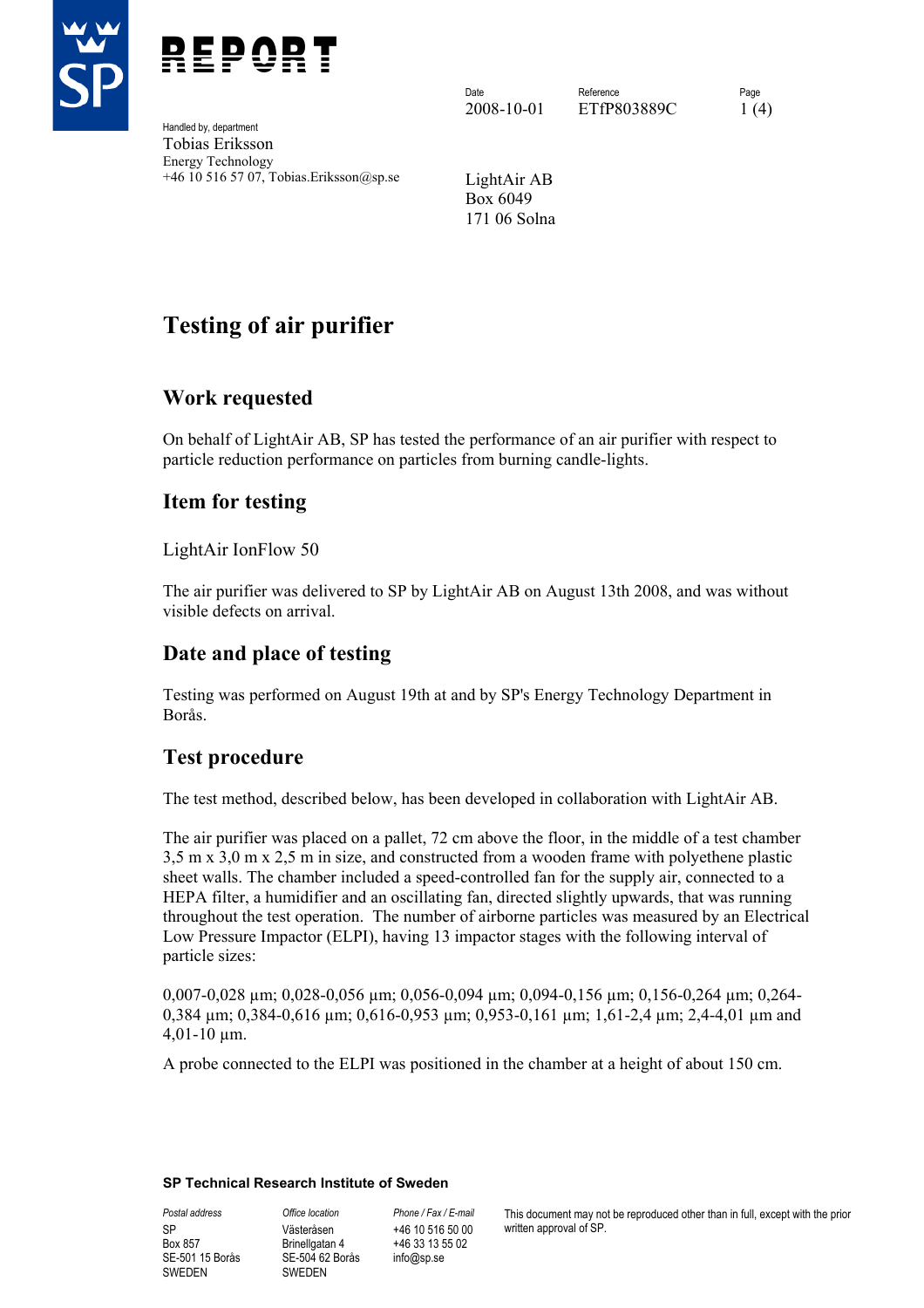



**Fig. 1. Particle size distribution from candle-lights at a representative measurement** 

Prior to the measurement test (both natural decay and particle reduction), the air in the chamber was cleaned to less than 100 particles/cm<sup>3</sup>. Three burning candle-lights were used as the source of pollution, to give an initial particle count of about  $80\,000$  particles/cm<sup>3</sup>. Temperature and humidity was measured.

#### **Measurement of natural decline**

Sedimentation, agglomeration and the fastening of particles to surfaces<sup>1</sup> result in a natural decline in the particle concentration in the chamber.

Three candle-lights were lit and placed in the chamber until the selected particle concentration was reached. The candle-lights were then removed, and the air mixed for five minutes, after which the test measurement of particle concentration was started.

#### **Measurement of particle reduction**

The chamber was opened, the air purifier put into it, and the chamber closed. Three candlelights were lit and placed in the chamber until the selected particle concentration was reached. The candle-lights were then removed, and the air mixed for five minutes, after which the air purifier was started and the power supply voltage adjusted. Measurement of the particle concentration was started, and allowed to continue until the air in the chamber was clean (less than 500 particles/ $\text{cm}^3$ ), but in no case for more than two hours.

 1 Nordtest Method, NT VVS 106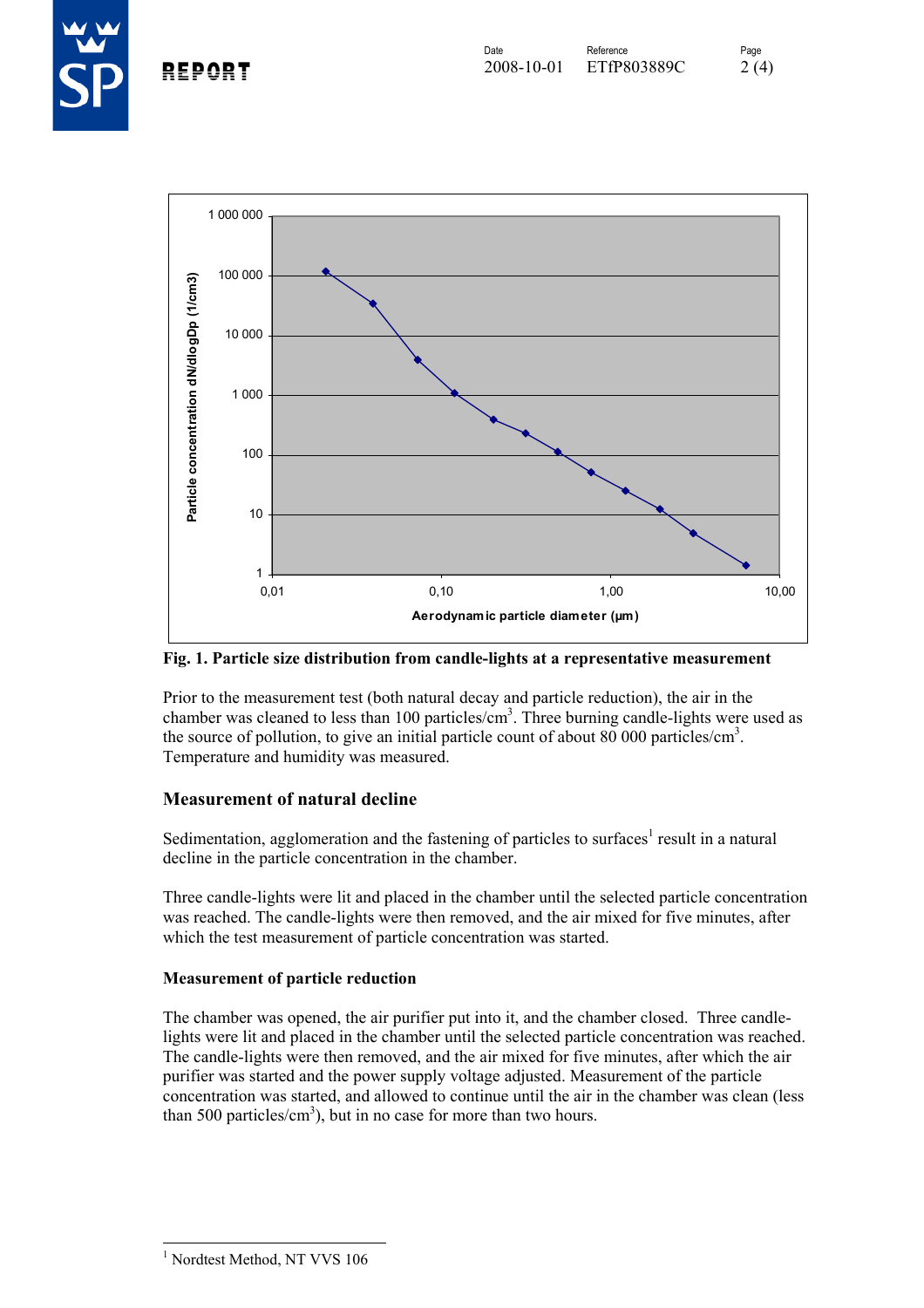

## **Test conditions**

Conditions during the test were a temperature interval of 22,8 °C – 23,1 °C, relative humidity 44,7 % - 46,8 %, and power supply voltage  $230 \pm 1$  V.

### **Results**

The result for particle reduction performance are shown in diagrammatic form, with the particle concentration as a function of time. The particle concentration represents all particle sizes. The diagram also shows the natural rate of decline of particle concentration.



**Fig. 2. Particle reduction for LightAir IonFlow 50** 

|                     | <b>Particle reduction [%]</b> |               |                |       |
|---------------------|-------------------------------|---------------|----------------|-------|
| Air purifier        | l0.25 h                       | $\vert$ 0.5 h | $\vert$ 0.75 h | 11.0h |
| Natural decay       | 31                            | 48            | 60             | 69    |
| LightAir IonFlow 50 | 83                            | 98            | 99             | 100l  |